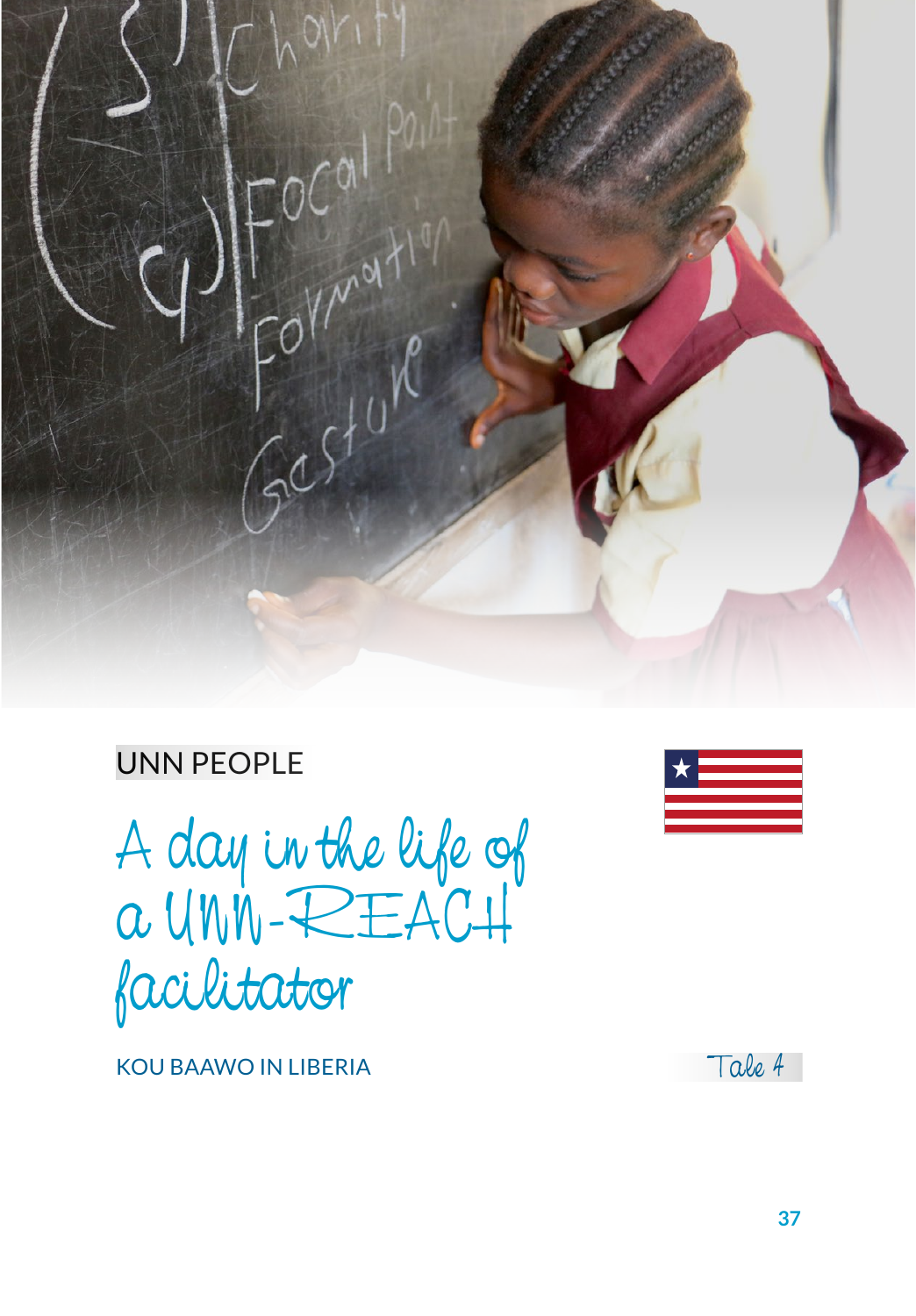the work of a UNN-REACH facilitator can be compared to a skilled juggler — balancing multiple interests and not dropping any of the concerns of various stakeholders — as much as it can be compared to a ringmaster who can keep track of what is happening in multiple locations at the same time. This is what a facilitator manages on a 'good' day, when the kinds of obstacles that might interfere with orchestrating a multi-sectoral approach to nutrition are somewhat predictable. Obstacles like funding shortages, an uncollaborative partner or an unexpected drought can be overcome with strategies proven over time.

On 1 May 2020, we (the UN Network Secretariat) spoke to Kou Baawo, the UNN-REACH Facilitator in Liberia since December 2018, who told us about how such obstacles had been shoved to the side by the COVID-19 pandemic. Liberia was in lockdown, with 152 cases. Relative to other countries, this is a low prevalence, but the government was taking necessary precautions, and Kou's job, as she knew it, was largely on hold. For how long, it was not clear.

This prompted reflection on what this would mean for nutrition governance and how her role would need to adapt. What measures could she take to help ensure that momentum around nutrition was not lost in the face of COVID-19? How could UNN-REACH work, including the analytics, be leveraged and feed into the COVID-19 response?



*UNN-REACH Facilitator, Kou Baawo, stands with House Speaker and other members of the House of Representatives following a meeting about the role of the 54th Legislature in the Nutrition agenda, April 2019* SUN Secretariat Liberia/Mameni L. Morlai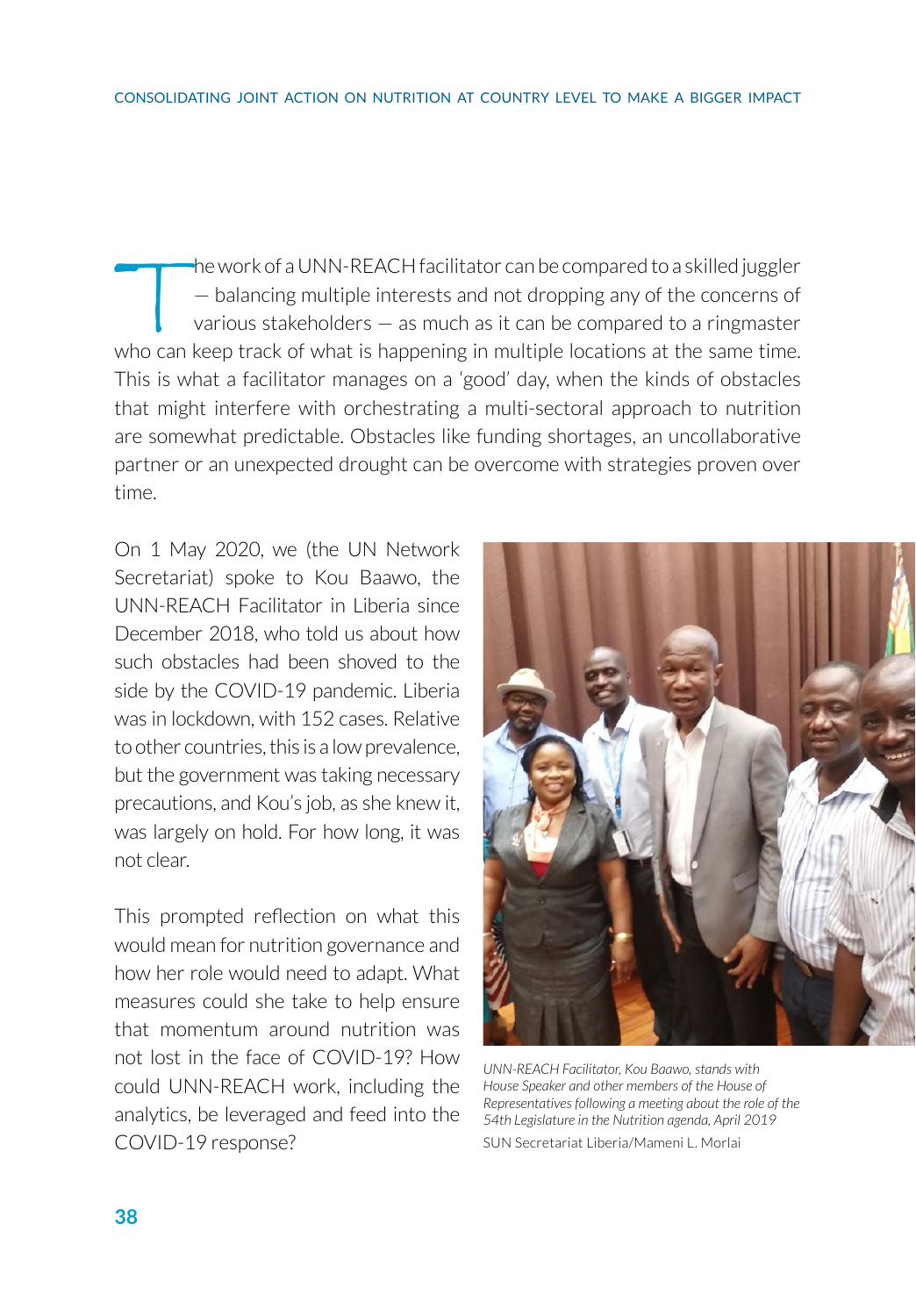When Kou was interviewed, the UNN-REACH response to COVID-19 was in process. Since then, the country-specific workplan has been approved and includes dissemination of COVID-19 nutrition messages to counties and health facilities and support to national coordination mechanisms with partnering United Nations agencies (FAO and WFP) as well as to establish a new National Food Assistance Agency. Kou's work to strengthen the capacity of Liberia's SUN Secretariat would now entail helping those government staff to host and manage regular meetings through Zoom or Skype. The updated workplan also includes provisions to support resource mobilization for nutrition and continue UNN-REACH processes, such as the [Policy and Plan Overview](https://www.unnetworkforsun.org/tools/policy-plan-overview) (PPO) and the [Nutrition Stakeholder and Action Mapping](https://www.unnetworkforsun.org/tools/nutrition-stakeholder-action-mapping). In addition, other UNN-REACH processes that involve gathering and travel or missions were restructured.

This article was originally designed to capture the myriad factors a UNN-REACH facilitator contends with on any given day, but the pandemic has changed the nature of the interview, as it is changing much of the world. Instead of a straightforward look at her daily challenges, Kou gave us a picture of her work in context; what it was on that day compared to what it was before the pandemic. Here, in her words, is a picture of her current hurdles, how they contrast with what was happening before COVID-19 and a hypothesis of what the next year might hold.

#### **Question 1:** *Tell us about today*

whic offices and schools are closed right now and I am working from<br>home. All REACH activities are on hold until a revision is done to<br>move forward. A conversation with the SUN Secretariat to continue<br>urrent activities at home. All REACH activities are on hold until a revision is done to move forward. A conversation with the SUN Secretariat to continue current activities at the multi-sectoral level disclosed that [the] majority of the network members are challenged with adapting to the new way of working since many of them cannot afford internet support from home. These are things we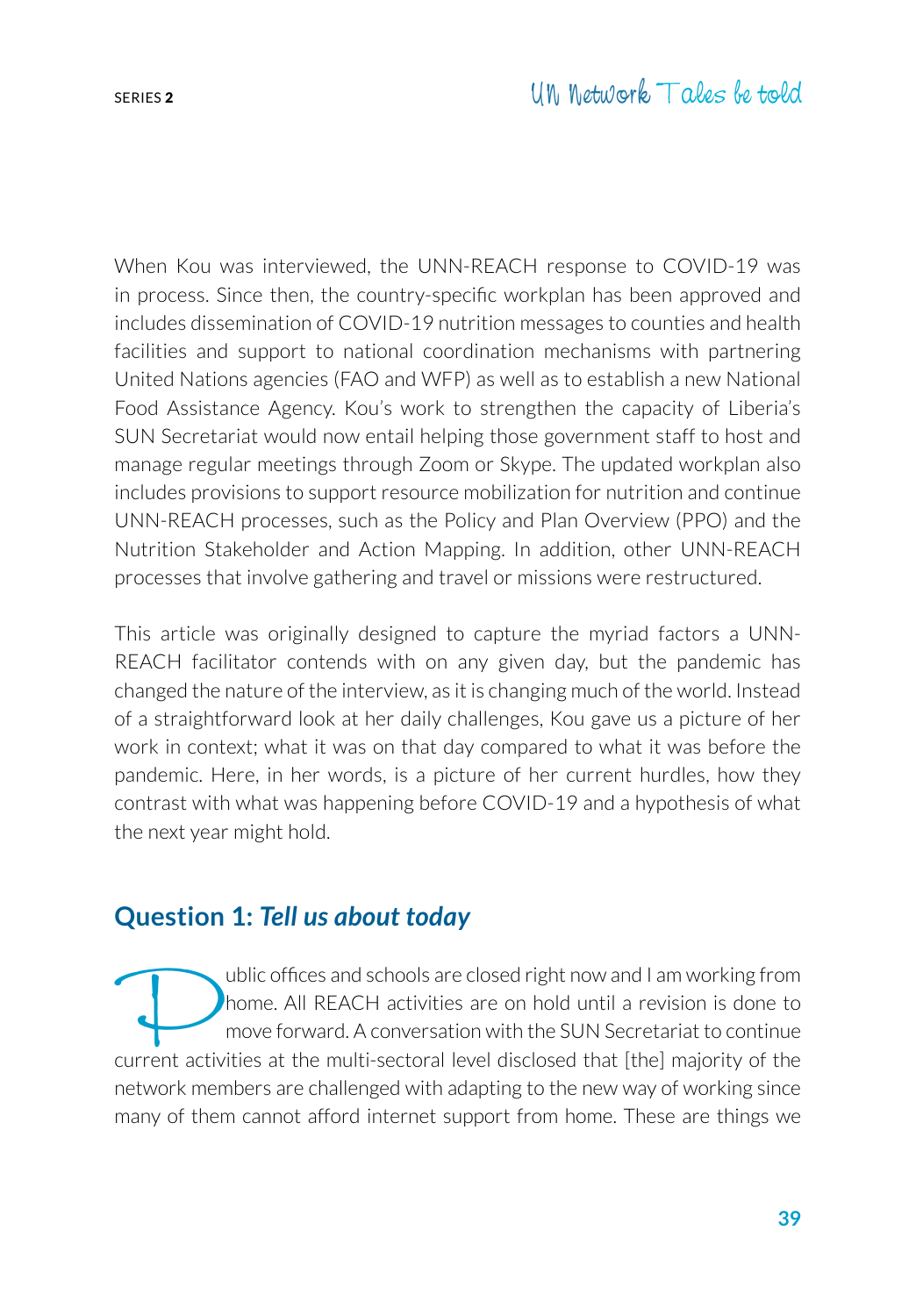are thinking about as we revise our plans. We are thinking of sending out email questionnaires to gather more information, instead of face to face meetings.

In Liberia, the majority of Scaling Up Nutrition (SUN) Movement  $MSP<sup>13</sup>$  staff don't have internet support or smartphones for Zoom or WhatsApp. We've been challenged with that since the lockdown. We haven't been able to meet. We cannot discuss COVID-19 related health messages [sent from headquarters] that we have and want to adapt to the local context. Messages such as, 'What should you do if you're breastfeeding and you're suspected or infected?'

Our government counterparts don't have the technology to continue meetings. We want to support them so we can carry on. Technology is the main hurdle right now. There is a communication platform set up for the COVID-19 context. Whatever communication there is, goes through that platform.

### **Question 2:** *How was your agenda progressing before the lockdown?*

EACH's presence in Liberia has given the nutrition programme attention and the momentum started rising with REACH presence. REACH reactivated the SUN Secretariat, started by engaging various stakeholders, and holding meetings, and finally they became [a] multisectoral platform with membership from all sectors.

Another success was engaging with lawmakers to get their attention for nutrition. During a visit from [the] SUN Global Coordinator [and Assistant Secretary-General], Gerda Verburg, on 7–9 March 2019, she met with the

<sup>13</sup> MSP stands for multi-sectoral platform.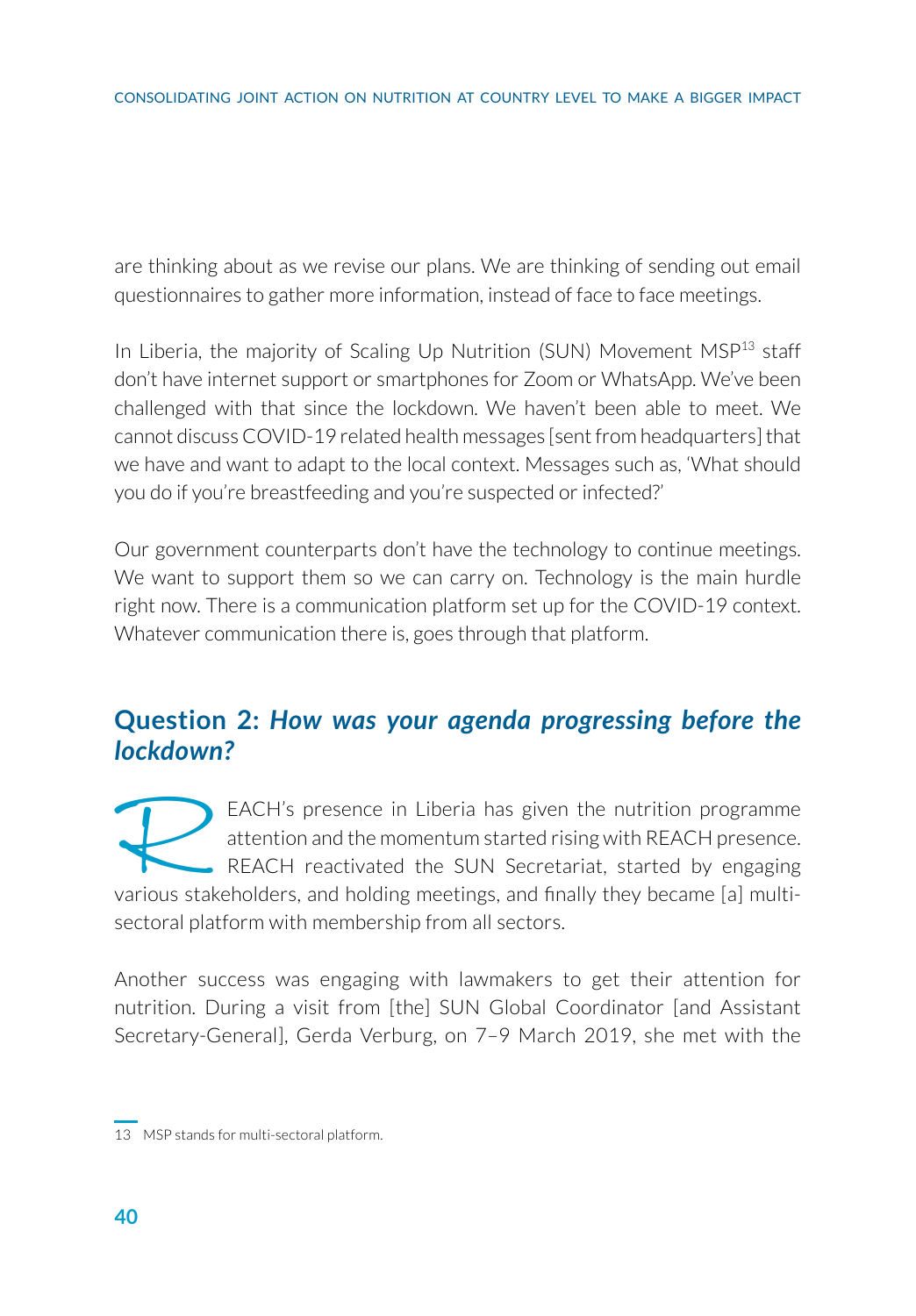## SERIES <sup>2</sup> UN Network Tales be told

President. This gave the President the awareness that nutrition is on the global agenda and Liberia is featured. The government has already placed nutrition as a priority, reducing stunting in particular, so there was need to focus and work with the Ministry of Health and the SUN Secretariat to achieve this. The President nominated some top officials we could work with, and in May 2019, [we engaged 33 lawmakers](https://www.unnetworkforsun.org/news/un-nutrition-lobbying-starts-pay-liberia). 14 Presently, we have one active nutrition focal person in the House of Representatives. To add, we have started work on developing a multi-sectoral nutrition strategic plan.

Liberia is divided into fifteen counties, engaged through the civil society organizations (CSOs) and SUN civil society alliance, with representatives from health, WASH, education and other sectors. We were able to visit seven counties, where civil society actions on nutrition have started. The engagement we started at the county level was rapidly gaining momentum and [unfortunately it was also interrupted]. In one of the counties, the superintendent was so impressed with the meeting we had with them last January, that he asked for a followup meeting with the SUN Secretariat before COVID-19 shut everything down.



*Provision of office supplies and equipment to the Ministry of Health for Liberia's SUN Secretariat, August 2019*

UNN-REACH/Kou Baawo

14 To learn more, visit https://www.unnetworkforsun.org/news/un-nutrition-lobbying-starts-pay-liberia.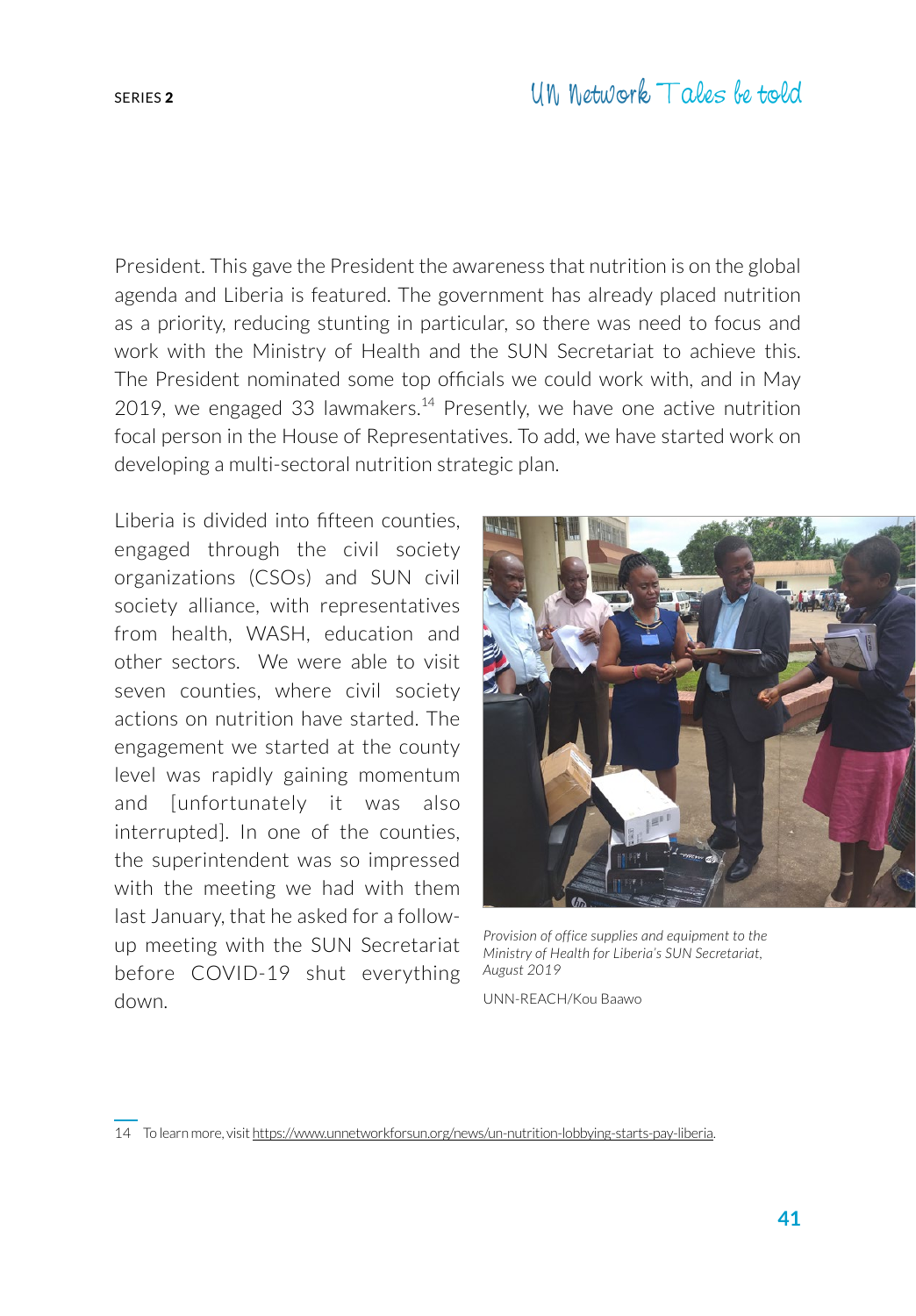### **Question 3:** *Looking towards the future, how will your plan be adapted to the pandemic?*

e are planning on pushing<br>activities that cannot be<br>covin has pushed everything back activities that cannot be implemented because COVID has pushed everything back one or two steps. That's one reason we are planning on doing a desk review, focusing on "the impact of COVID-19 on the nutrition of vulnerable populations: women and children under-five, especially malnourished children, as well as gender issues." This review is still pending approval from headquarters.



*Portrait of Kou Baawo, the UNN-REACH Facilitator in Liberia* Anonymous photographer

One thing we are focusing on now is [keeping] track of existing programs. [For reference], we are using the context of Ebola and considering what was done during that crisis. There was a rapid review of policies and strategies to support the response and development of a national plan involving all sectors; community engagement and involvement; and setting up an Incidence Management Team with the involvement of county authorities. The involvement of all stakeholders, development and implementing partners and donors was an essential part of the response.

We were moving into starting the Nutrition Stakeholder and Action Mapping, but presently that activity has been postponed. Stunting is a frontline issue, but before we engage with that, we wanted a multi-sectoral strategy so that we implement together. All the sectors have different strategies and policies; there is a need to align.

We are in the process of moving the SUN Secretariat focal point into the Office of the President, we were in the process of getting the lawmakers (through the